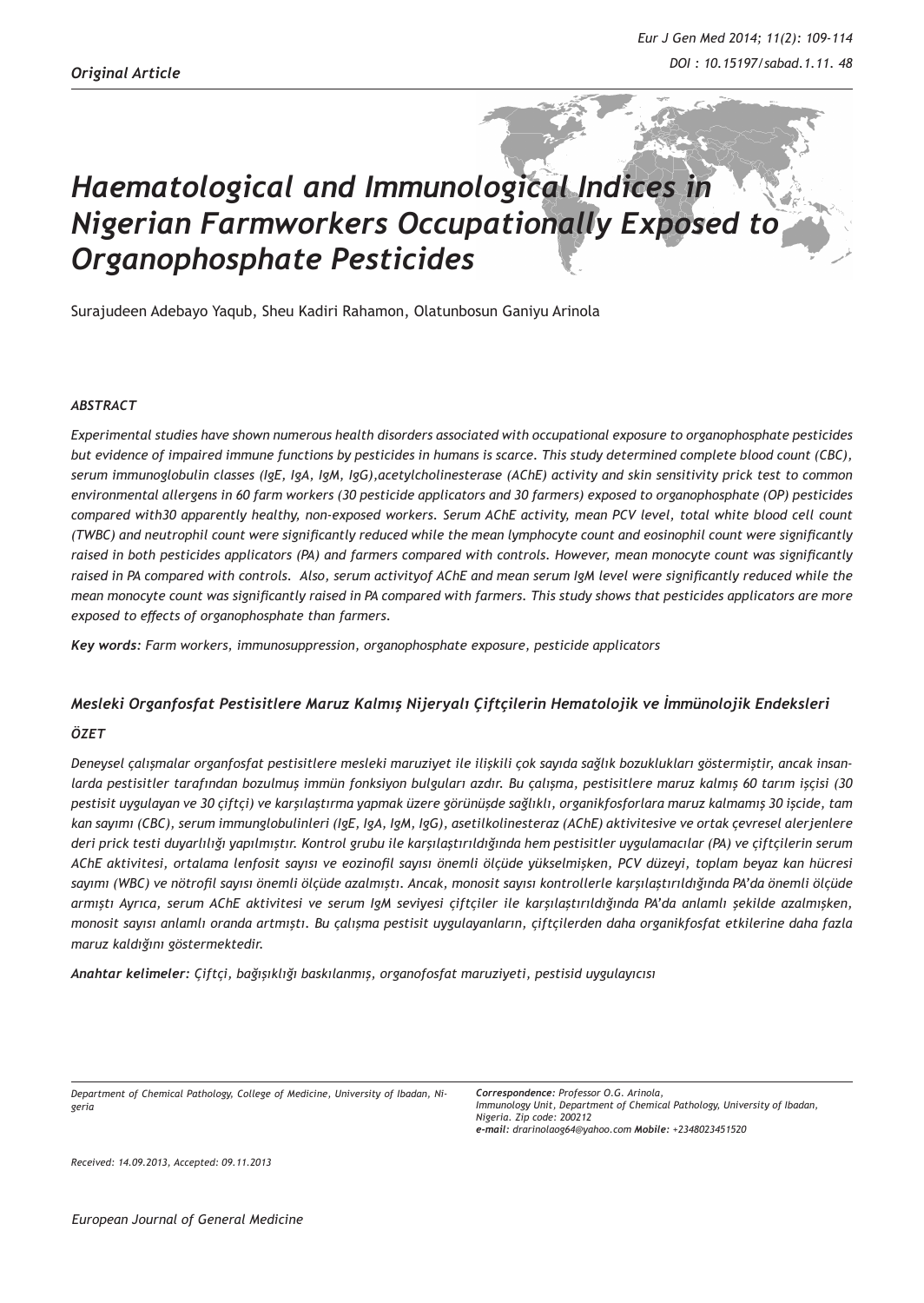### **INTRODUCTION**

Pesticide is a class of environmental toxicants which hasinsecticides, herbicides and fungicides as its major subclasses. Prominent insecticide families include organochlorines, organophosphates, and carbamates. Organophosphates are quite toxic to vertebrates, and have in some cases been replaced by less toxic carbamates (1). Cholinesterase is an enzyme that is required for the proper functioning of the nervous system (2). Human exposure to OP pesticides results in inhibition of acetyl cholinesterase (AChE) and eventual accumulation of acetylcholine which interferes with muscular responses and may induce symptoms ranging from increase salivation, headache, convulsion and suppressed breathing which can result to death (3, 4). Chronic exposure to pesticides has been linked to aplastic anaemia, agranulocytosis neutropenia, thrombocytopenia (5), chronic lymphoid leukemia and multiple myeloma among farm workers (6). Although toxicologic and epidemiologic studies have demonstrated association between OP exposures and adverse health effects on nervous and reproductive systems (7, 8), the establishment of the relationship between immunological and haematological impairments in humans is far less concrete. Studies suggest immunosuppression, hypersensitivity and autoimmunity as effects of exposure to pesticides on immune system. Experimental studies have also demonstrated pesticide-induced suppression of normal immune responses to pathogens however; the mechanism of this pesticide-induced immunosuppression is still poorly understood (9).

Studies in Pakistan documented the presence and effects of pesticide residues in the blood of Karachi people (10, 11). Cruz et al. (12) also reported the presence of pesticide residue in an urban and two rural populations in Portugal. Also, Ohayo-Mitoko (13) reported occupational pesticide exposure among Kenyan agricultural workers with a view to developing strategies for the prevention and control of pesticide poisoning. In 2010, Kachaiyaphum et al.(14) reported high prevalence of abnormal serum cholinesterase levels and associated factors as well as the most common pesticide-related symptoms among Chilli-farm workers in Thailand. In Nigeria, Ivbijaro (15) evaluated insecticide residue in Kolanut farmers. Also, Sosan et al. (16) examined insecticide residue in the blood and domestic water sources, determined erythrocyte cholinesterase enzyme activity and haemoglobin values of cocoa farmers in southwestern Nigerian. Another study conducted in Taraba, Nigeria identified and evaluated pesticide urinary

metabolite among agrochemical retailers (17). Majority of these previous studies concentrated on the effect of organophosphate (OP) pesticides on the activity of AChE with little attention on its effects on the haematological and immune responses in OP applicators and farmers. Due to lack of information, this present study determined haematological and immunological indices in 2 groups of Nigerian farm workers exposed to OP pesticides with a view to providing information that could be useful in providing necessary health intervention.

#### **MATERIALS AND METHODS**

After obtaining informed consent from each subject and an approval from the University of Ibadan/University College Hospital (UI/UCH) Joint Ethical committee, 60 farm workers (47±17 years) and 30 age and sex matched civil servants who neither spray OP nor practice farming who served as controls (46±10 years) were recruited into this study. The farmworkers were further divided into two groups consisting 30 pesticide applicators (PA) and 30 farmers. About 10 ml of venous blood was obtained from each participant and 2 ml was dispensed intoEDTA bottles for the determination of complete blood count as described by Cheesbrough (18). The remaining 8 ml was dispensed into plain sample bottles to obtain serum which was stored at -200C until analyzed. Serum level of IgE was determined using ELISAas described by the manufacturer (Leinco Technology, USA) while IgA, IgM and IgG were determined using immunoplates as previously described (19). Serum activity of AChE was assayed using High Performance Liquid Chromatography (HPLC) while Skin prick test was carried out using eight allergens as previously described (20).

### *Statistical Analysis*

The difference in means of the different groups was determined using the Student's t-test while the relationship between variables was determined using Pearson correlation coefficient. All the statistical analyses were done using the SPSS, version 17.0 and p-values less than 0.05 were considered significant.

### **RESULTS**

In Table 1, serum AChE activity, mean PCV level, total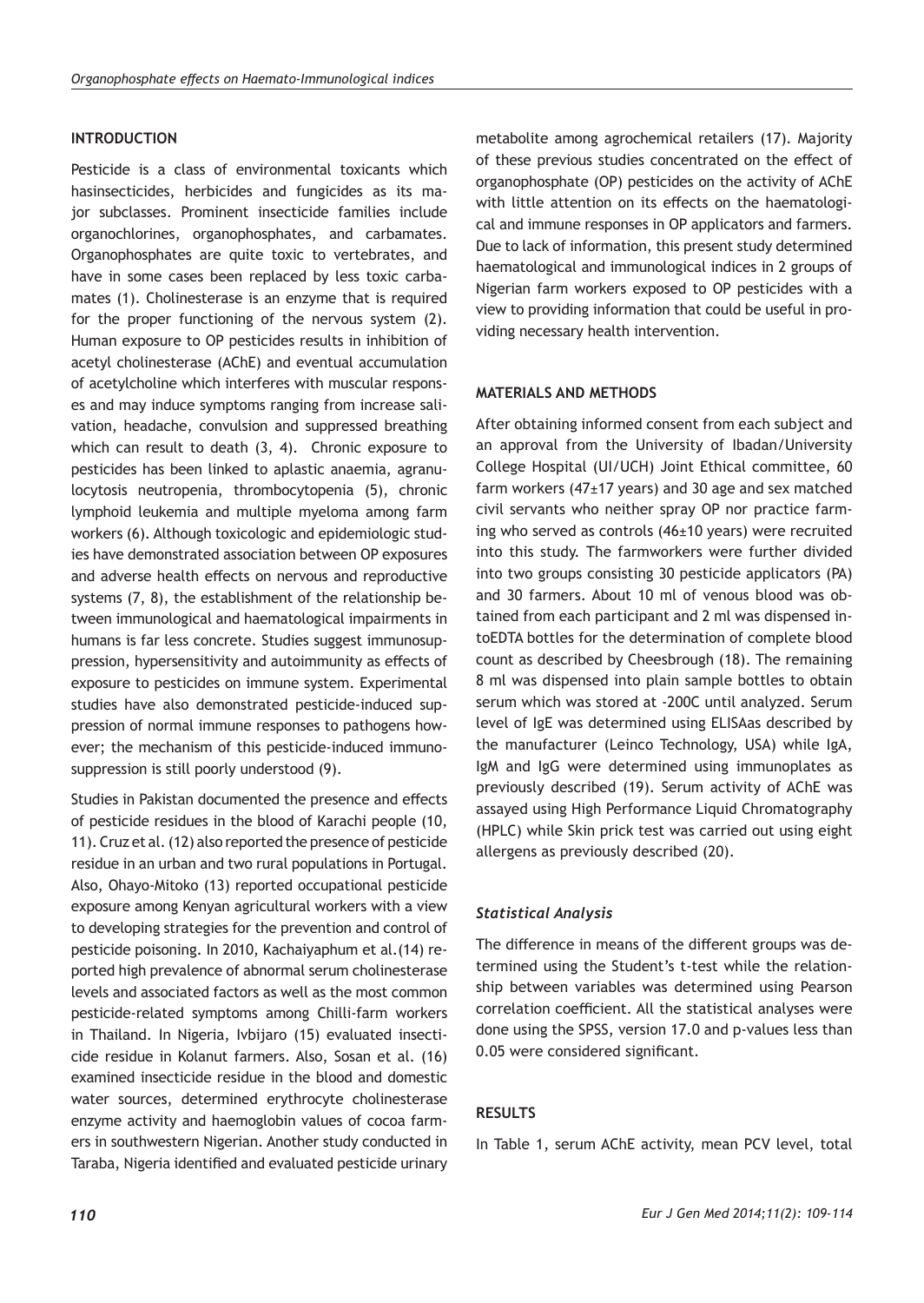| expected to or gainepriceptions peculated and contact out |                         |                    |                     |  |  |
|-----------------------------------------------------------|-------------------------|--------------------|---------------------|--|--|
|                                                           | Controls (n:30)         | PA (n:30)          | Farmers (n:30)      |  |  |
| AChE (IU/ml)                                              | $9.38 + 0.82$           | $6.63{\pm}0.90*$ # | $7.88 \pm 0.63$ *   |  |  |
| PCV (%)                                                   | 42.00±3.00              | $40.00 + 4.00*$    | $40.00 \pm 4.00^*$  |  |  |
| TWBC (c/mm3)                                              | $5,210.00 \pm 1,257.00$ | 2.890.00±794.00*   | 2.783.00±893.00*    |  |  |
| Neutrophil (%)                                            | 57.00±6.00              | $40.00 \pm 7.00^*$ | $41.00 \pm 10.00^*$ |  |  |
| Lymphocyte (%)                                            | 41.00±5.00              | $56.00 \pm 7.00^*$ | 56.00±8.00*         |  |  |
| Monocyte (%)                                              | $0.93 \pm 0.17$         | $1.53{\pm}0.19*$ # | $0.63{\pm}0.15$     |  |  |
| Eosinophil (%)                                            | $0.63{\pm}0.11$         | $2.23 \pm 0.31$ *  | $1.43 \pm 0.31$ *   |  |  |

*Table 1. Acetylcholinesterase (AChE) activity and haematological indices in pesticides applicators (PA), farmers exposed to organophosphate pesticides and controls.*

\*Significantly different from controls, #Significantly different from farmers

white blood cell count (TWBC) and neutrophil count were significantly reduced while the mean lymphocyte count and eosinophil count were significantly raised in both pesticides applicators (PA) and farmers compared with controls. However, mean monocyte count was significantly raised in PA compared with controls. Pesticides applicators (PA) have significantly raised mean monocyte count and significantly reduced AChE activity compared with farmers. The mean IgE level was significantly raised in both PA and farmers compared with controls. There were significantlyreduced skin prick diameters to grass and mold allergens in PA compared with controls but farmers also had significantly reduced skin prick diameter with grass allergen compared with controls. Only the mean IgM level was significantly reduced in PA compared with farmers (Table 2). In Table 3, mean serum activity of AChE had negative correlation with duration of exposure in PA. In farmers, the mean lymphocyte count had positive correlation with AChE activity whereas eosinophil, IgE and IgA levels had negative correlation with AChE activity in farmers (Table 4). As shown in Table 5, farm workers reported one or more

symptoms potentially associated with exposures to pesticides. Burning sensation in the eyes/face, chest symptoms(including cold symptoms, dyspnea, chest pain), and dizziness were the most prevalent symptoms in PA whereas abdominal pain/diarrhea, chest symptoms and fever were the most prevalent in farmers.

#### **DISCUSSION**

After the flagging off of Nigerian green revolution in 1977-78; the use of pesticides in Nigeria increased thousand folds (21). Pesticides importation increased steadily from about 13 million dollars in 2001 to 28 million dollars in 2003 with insecticide accounting for about 32% of the imports (22). As agricultural production advances from subsistence to large scale farming, a concomitant increase in pesticides usage was inevitable. These however, led to the uncontrolled use and handling of pesticides leading to undesirable side effects (22).

The use of pesticides in modern agriculture improves yield, increases farmers income and government revenue as well as assured save food supply globally (23).

*Table 2. Levels of immunoglobulin classes and skin prick diameters in pesticides applicators (PA), farmers exposed to organophosphate pesticides and controls.*

| <u>ے</u><br>$\mathbf{r}$ |                     |                                  |                   |  |  |
|--------------------------|---------------------|----------------------------------|-------------------|--|--|
|                          | Controls (n:30)     | PA (n:30)                        | Farmers (n:30)    |  |  |
| $lgE$ (IU/ml)            | $229.33 \pm 178.40$ | $320.67 \pm 172.83$ <sup>*</sup> | 342.00±170.67*    |  |  |
| lgA(g/L)                 | $1.78 \pm 0.58$     | $1.48 + 0.46$                    | $1.53 \pm 0.57$   |  |  |
| $lgM$ (g/L)              | $0.88 \pm 0.15$     | $0.63 \pm 0.08 \#$               | $1.08 \pm 0.16$   |  |  |
| $lgG$ (g/L)              | $7.57 + 2.52$       | $7.73 + 2.50$                    | $7.94 \pm 3.30$   |  |  |
| Grass (mm)               | $3.27 \pm 0.18$     | $3.00+0.13*$                     | $3.07 \pm 0.14*$  |  |  |
| Mold (mm)                | $4.00 \pm 0.17$     | $3.03{\pm}0.12*$                 | $3.03 \pm 0.13$ * |  |  |
| $Dog$ (mm)               | $2.60 \pm 0.15$     | $2.53+0.14$                      | $2.50+0.10$       |  |  |
| Mite (mm)                | $3.00{\pm}0.18$     | $2.70{\pm}0.13$                  | $2.77+0.14$       |  |  |
| Cockroach (mm)           | $2.70{\pm}0.16$     | $2.60+0.15$                      | $2.58 + 0.13$     |  |  |
| Mango (mm)               | $2.80 \pm 0.15$     | $2.83 \pm 0.16$                  | $2.87+0.18$       |  |  |
| Mouse (mm)               | $2.88 \pm 0.16$     | $2.94 \pm 0.18$                  | $2.92 \pm 0.14$   |  |  |
| Cat (mm)                 | $2.59 + 0.17$       | $2.55+0.14$                      | $2.53+0.12$       |  |  |

*\*Significantly different from controls, #Significantly different from farmers*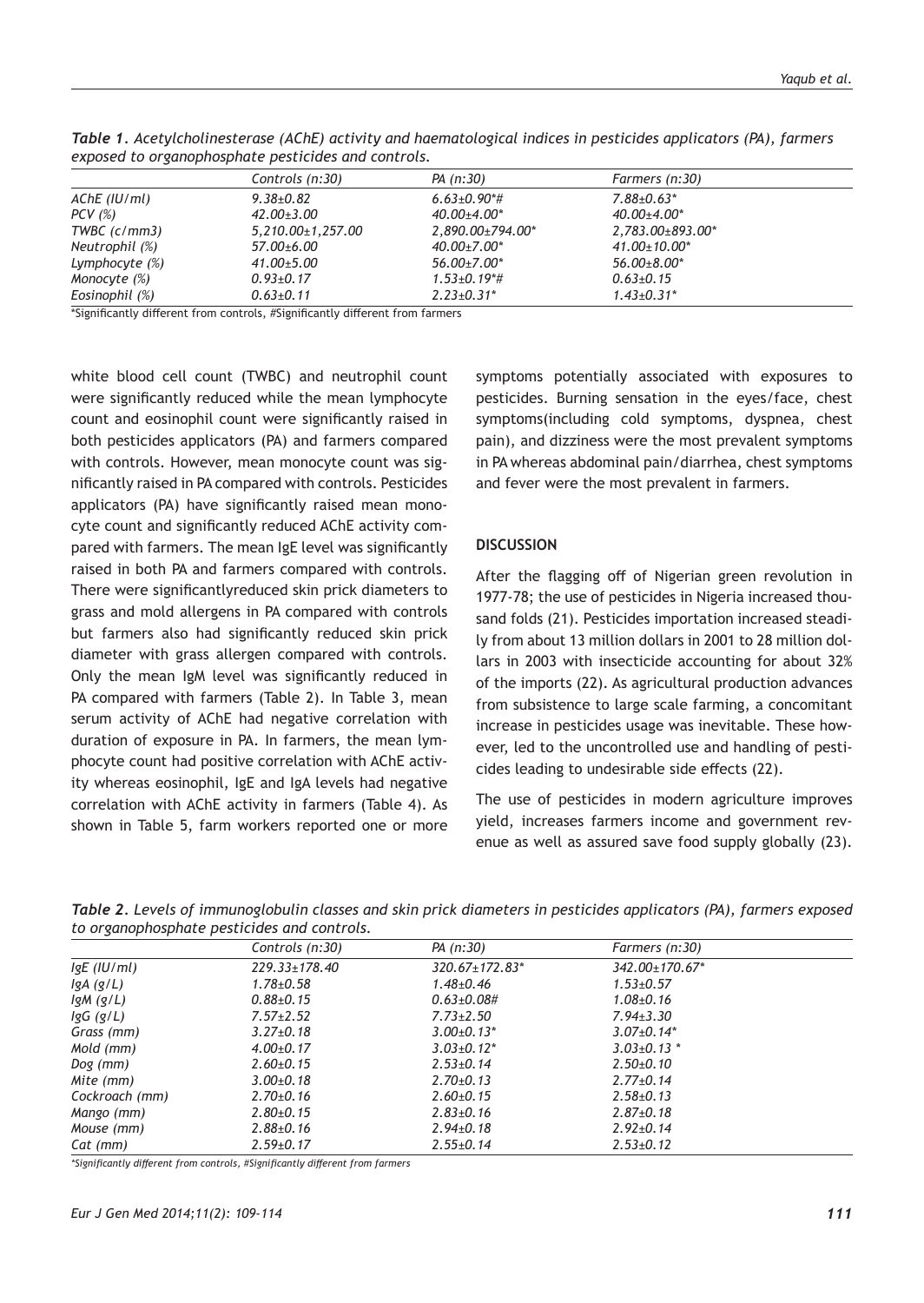*Table 3. Correlation of AChE activity with duration of exposure, haematological and immunological indices in pesticide applicators exposed to organophosphatepesticides.*

|                      | r-value | p-value  |
|----------------------|---------|----------|
| Duration of Exposure |         |          |
| [DOE] (yrs)          | $-0.54$ | $0.002*$ |
| $PCV$ (%)            | 0.10    | 0.584    |
| TWBC (cells/mm3)     | 0.12    | 0.513    |
| Neutrophil (%)       | $-0.11$ | 0.561    |
| Lymphocyte (%)       | 0.13    | 0.505    |
| Monocyte (%)         | $-0.02$ | 0.898    |
| Eosinophil (%)       | $-0.08$ | 0.671    |
| Basophil (%)         | 0.07    | 0.714    |
| IgE (IU/ml)          | $-0.03$ | 0.877    |
| lgA (g/L)            | $-0.14$ | 0.453    |
| $lgM$ (g/L)          | $-0.24$ | 0.198    |
| $lgG$ (g/L)          | $-0.09$ | 0.624    |
| Grass (mm)           | $-0.17$ | 0.366    |
| Mold (mm)            | 0.16    | 0.402    |
| Dog (mm)             | 0.18    | 0.325    |
| Mite (mm)            | 0.17    | 0.386    |
| Cockroach (mm)       | 0.16    | 0.190    |
| Mango (mm)           | 0.19    | 0.200    |
| Mouse (mm)           | 0.20    | 0.085    |
| Cat (mm)             | 0.22    | 0.075    |

*\*Significant at P<0.05 (2-tailed)*

In recent years however, there has been increasing concern regarding potential adverse effects of pesticides on occupationally exposed individuals (24).

In this study, AChE activity was significantly lower in pesticides applicators (PA) and farmers compared with the controls. This observation supports earlier reports (25, 26). Exposure to OP pesticides exerts toxic effect by inhibiting enzymatic degradation of neurotransmitter; acetylcholine which results inaccumulation of acetylcholine, continued excitation of the neurons, paralysis, respiratory failure or death (27). This necessitated its use as an index of chronic exposure to OP in farmworkers.Surprisingly, the activity of AChE was significantly lower in pesticides applicators (PA) compared with farmers. This indicates that pesticides applicators are at higher risk of developing health risks associated with OP exposure including pesticide-induced immunosuppression. Our observed significant reduction in mean PCV, TWBC, neutrophil count andsignificant elevation in lymphocyte and eosinophil counts in both PA and farmers compared with controls is consistent with the report of Desi (28). Edem et al. (29) also reported a similar observation in experimental animals. The reduced PCV observed could be suggestive of microcytic anaemia. Since AChE is also found in human red blood cells (RBCs)

*Table 4. Correlation of AChE activity with duration of exposure, haematological and immunological indices in farmers exposed to organophosphatepesticides.*

|                           | r-value | p-value  |
|---------------------------|---------|----------|
| Duration of exposure(yrs) | $-0.12$ | 0.547    |
| PCV (%)                   | $-0.05$ | 0.803    |
| TWBC (cells/mm3)          | 0.22    | 0.235    |
| Neutrophil (%)            | $-0.21$ | 0.260    |
| Lymphocyte (%)            | 0.36    | $0.048*$ |
| Monocyte (%)              | 0.22    | 0.245    |
| Eosinophil (%)            | $-0.39$ | $0.032*$ |
| IgE (IU/ml)               | $-0.45$ | $0.013*$ |
| IgA(g/L)                  | $-0.47$ | $0.010*$ |
| IgM (g/L)                 | 0.04    | 0.776    |
| IgG (g/L)                 | $-0.08$ | 0.677    |
| Grass (mm)                | $-0.15$ | 0.419    |
| Mold (mm)                 | 0.28    | 0.140    |
| Dog (mm)                  | 0.16    | 0.243    |
| Mite (mm)                 | 0.23    | 0.226    |
| Cockroach (mm)            | 0.19    | 0.201    |
| Mango (mm)                | 0.20    | 0.091    |
| Mouse (mm)                | 0.24    | 0.199    |
| Cat (mm)                  | 0.20    | 0239     |

*\*Significant at P<0.05 (2-tailed)*

(30), reduced PCV could also lead to reduced AChE activity observed in the farm workers. However, monocyte count was significantly elevated in pesticides applicators (PA) compared with controls and farmers. Our observation could indicate chemical stress as suggested by Al-Sarar et al. (31) and Azmi et al. (32) or even, monocytic leukemia (6). This observation, in line with the earlier reports, indicates that monocytosis is a feature of chronic exposure to organophosphate (OP) pesticides. Immunosuppression, hypersensistivity and autoimmunity have been reported as effects of OP pesticides on the immune system (9). Significant elevation of serum IgE and eosinophil observed in both PA and farmers compared with control indicates that OP could act as an allergen. Elevated serum IgE has been reported in cement factory workers (33) and in subjects with asthma (34). It is therefore not surprising that burning sensations, cough, skin rashes were common toxicity symptoms in our subjects (Table 5). These symptoms, together with the observed elevated IgE level and eosinophilia count suggest allergic reactions which might indicate that long term inhalation of OP may predispose the PA and farmers to asthmatic attack.

Serum IgM level was significantly lower in PA compared with the farmers. This probably, suggests secondary selective immunoglobulin M (SIgM) deficiency which is usually associated with malignancy, autoimmune disease,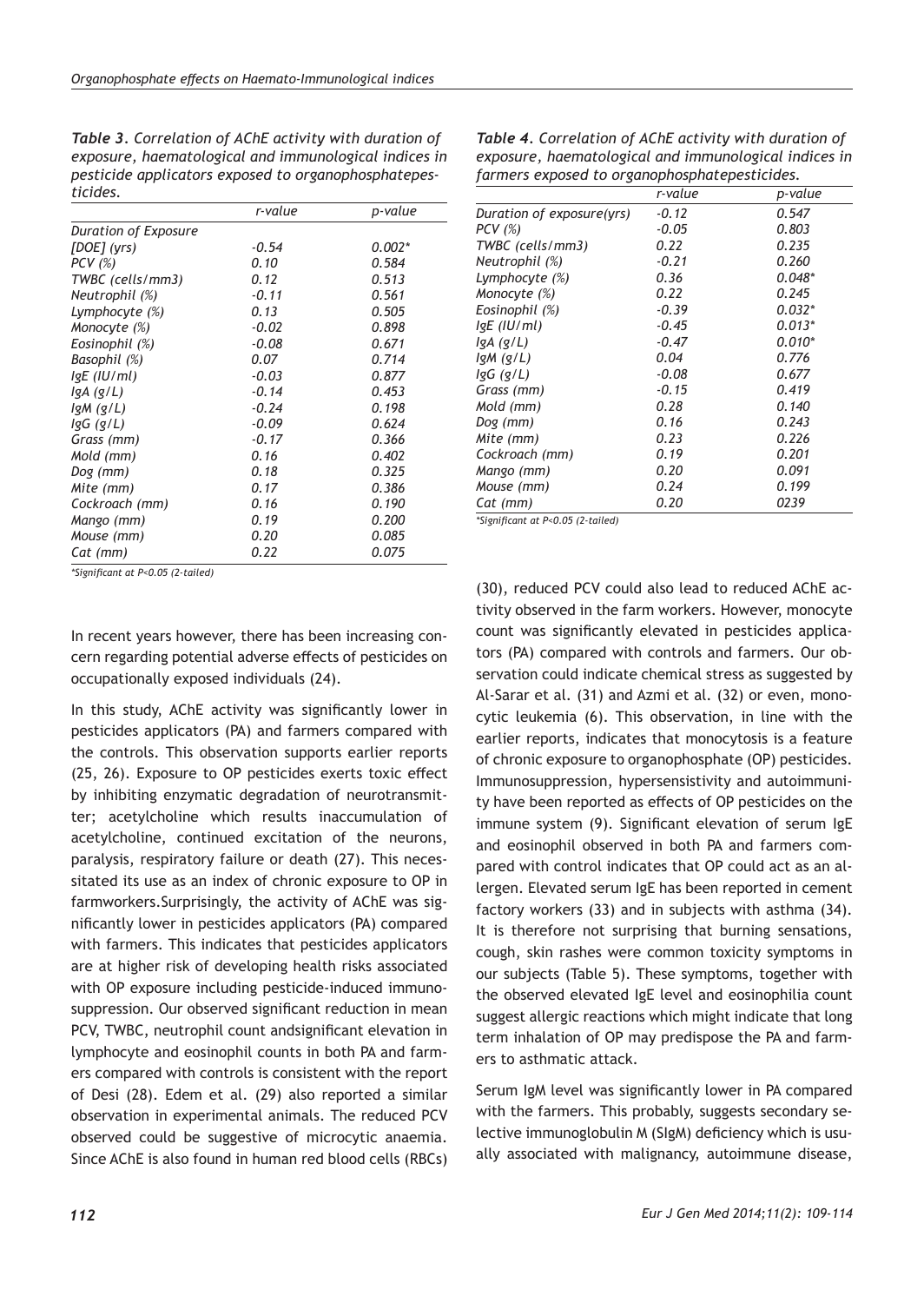|                                      | Applicators (n:30) |      | Farmers (n:30) |      |  |
|--------------------------------------|--------------------|------|----------------|------|--|
| Symptoms                             | Number             | %    | Number         | %    |  |
| Headache                             | 10                 | 33.3 | 10             | 33.3 |  |
| Burning sensation in eyes/face       | 30                 | 100  | 05             | 16.6 |  |
| Weakness                             | 15                 | 50   | 18             | 60   |  |
| Fever                                | 20                 | 66.6 | 21             | 70   |  |
| Skin rash                            | 25                 | 83.3 | 10             | 33.3 |  |
| Itching and skin irritation          | 22                 | 73.3 | 12             | 40   |  |
| <b>Dizziness</b>                     | 26                 | 86.6 | 20             | 66.6 |  |
| Chest symptoms, including chest pain | 28                 | 93.3 | 21             | 70   |  |
| <b>Excessive sweating</b>            | 12                 | 40   | 18             | 60   |  |
| Salivation, nausea and vomiting      | 08                 | 26.6 | 05             | 16.6 |  |
| Abdominal pain / diarrhea            | 25                 | 83.3 | 22             | 73.3 |  |

*Table 5. Prevalence of toxicity symptoms among farm workers exposed to organophosphate pesticides*

gastrointestinal disease, and immunosuppressive treatment (35). Our observation probably indicates that PA are at risk of developing diseases associated with selective IgM deficiency. The significant inverse correlation observed between AChE activity and duration of exposure in PA indicates that AChE activity reduces progressively with increasing number of years of OP exposure. In the farmers, AChE activity had an inverse correlation with IgE level and eosinophil suggesting that farmers might be at higher risk of developing allergic rhinitis and asthma since these diseases are IgE mediated (36). However, further work is required to find out if elevated serum IgE level and oesinophil count could be used as indices of OP exposure like AChE activity.

Skin prick testing is conventionally used to investigate immediate type hypersensitivity to allergens. It is also a means of detecting allergen specific IgE and has the advantage of being relatively inexpensive, providing immediate results compared with measurement of serum allergen specific IgE by radioallergosorbent testing (37). In this study, farmworkers have reduced skin reaction diameters to grass and mold allergens compared to controls. Our observation could indicate immune tolerance to these allergens due to persistent exposure. A reduced skin diameter does not mean that the subject is not allergic to a substance but the body might fail to elicit enough response as a result of continuous contact (38). The implication of reduced skin prick diameters in farmworkers is that this methodology may not be useful in assessing immediate hypersensitivity status in them.

It could be concluded from this study that increased monocyte count and reduced IgM level may differentiate pesticide applicators from farmers exposed to OP and that pesticide applicators are more prone to immunologic effects of organophospahte pesticides than farmers.

#### *REFERENCES*

- *1. Kamrin MA. Pesticide Profiles: toxicity, environmental impact, and fate. CRC Press 1997;136-7.*
- *2. Mulchandani A, Chen W, Mulchandani P, Wang J, Rogers KR. Biosensors for Direct Determination of Organophosphate Pesticide. Biosens Bioelectron 2001; 16:225-30.*
- *3. Barr DB, Angerer J. Potential Uses of Biomonitoring Data: A Case Study Using the Organophosphorus Pesticides Chlorpyrifos and Malathion. Environ Health Perspect 2006;114:1763-9.*
- *4. White BJ, Legako JA, Harmon HJ. Extended Lifetime of Reagentless Detector for multiple inhibitors on AChE. Biosens Bioelectron 2003; 18:729-34.*
- *5. Joshaghani, HR; Ahmadi, AR; Mansourian, MR. Effects of occupational exposure in pesticide plant on worker serum and erythrocyte cholinesterase activity. Int J Occupat Med Environ Health 2007; 20:381-5.*
- *6. Demeras PA, Vaughan TL, Koepsell TD. A case control study of multiple myeloma and occupation. Am J Indust Med 1993; 23:629-39.*
- *7. Eskenazi B, Marks AR, Bradman A, Harley K, Johnson DB. Organophosphate Pesticide Exposure and Neurodevelopment in Young Mexican-American Children. Environ Health Perspect 2007; 115:92-8.*
- *8. Rauh VA, Garfinkel R, Perera FP, Andrews HF, Hoepner L, Barr DB. Impact of Prenatal Chlorpyrifos Exposure on Neurodevelopment in the First 3 Years of life Among Inner-City Children. Pediatrics 2006; 118(6):1845–59.*
- *9. World Resources Institute (WRI). Pesticides and the immune systems: the public health risks; edited by Repetto, R and Baliga, SS, 1996, pp 9,12,17,20,59.*
- *10. Azmi MA, Naqvi H, Azmi AM. Pesticide residue in the blood of rural Population from Gadap, Karachi and related health hazard. J Exp Zoo1 2005; 8:343-51.*